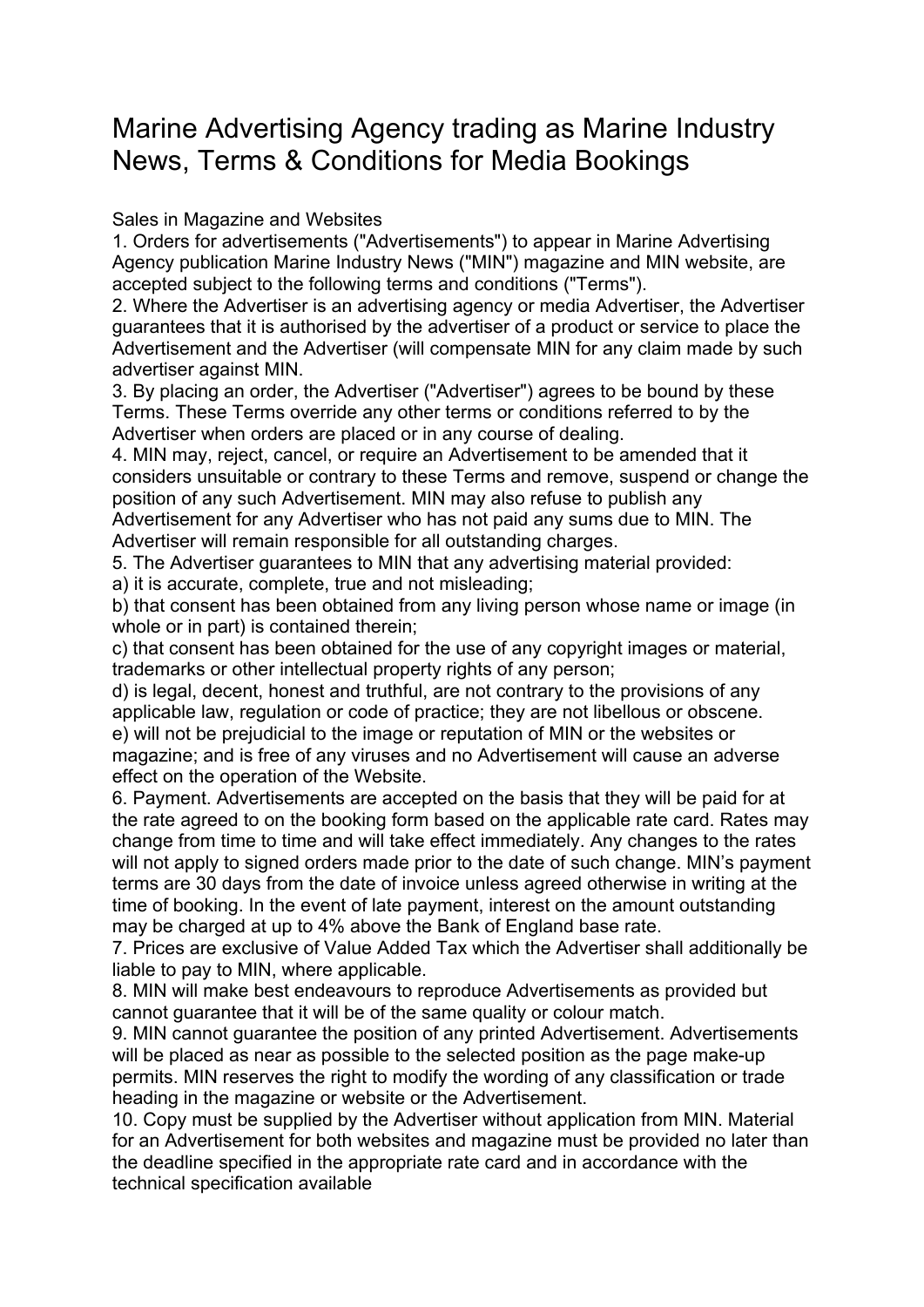At https://marineindustrynews.co.uk/advertise/. If copy instructions are not received by the agreed date, no guarantee can be given that any agreed proofs will be supplied or corrections made and MIN reserves the right to repeat the most appropriate recent copy or omit the Advertisement. Where a layout or proof is submitted to the Advertiser, it must be returned by the date specified and MIN reserves the right to publish the Advertisement in the same form as any layout or proof submitted if the layout or proof is not returned by the date specified. In any of these cases, the total price of the order will remain unaltered.

11. Where an Advertisement has been accepted by MIN and includes inserts MIN reserves the right to charge the full price if the inserts fail to arrive at the agreed time and place for insertion.

12. Charges will be made to the Advertiser where extra production work is involved owing to acts or defaults of the Advertiser.

13. If a booked Advertisement is not published due to a mistake by MIN, MIN will offer an alternative publication date. If the alternative is not accepted, the original booking will be cancelled and the Advertiser shall be entitled to a full refund if paid in advance. This shall be the Advertiser's only remedy for failure to publish an advertisement.

14. If the Advertisement contains a substantial error due to a mistake on MIN's part, MIN will re-publish the Advertisement at no additional cost. It is the Advertisers responsibility to inform MIN of any errors and provide any necessary assistance to prevent the error occurring again.

15. MIN shall not be held responsible for any direct or indirect losses suffered by the Advertiser or any other loss which could not have been foreseen. MIN's maximum liability for any loss or damage arising out of or in relation to any Advertisement will not exceed the total amount of the charges for the relevant Advertisement actually paid by or on behalf of the Advertiser. Complaints regarding reproduction of Advertisements must be received in writing within one calendar month of the cover date.

16. For Advertisements on the Websites, MIN cannot guarantee continuous, uninterrupted access by users of the Websites but make best endeavours to provide this. MIN will not be responsible for any failure or delay affecting production of any Magazine or the activation of the Websites and any Advertisements contained in them, where such failure or delay results from any act, omission, interruption, fault or other condition beyond the reasonable control of MIN.

17. If a Web Advertisement links to another site, the Advertiser is responsible for maintaining the link and for the content of the linked site. MIN may remove any Advertisement which contains content or links to a site which, in MIN's opinion, is defamatory or objectionable or will bring MIN into disrepute. The Advertiser will indemnify MIN from and against any claims or liability arising from links contained in an Advertisement.

18. Web Advertisements may contain only such information and code as is necessary to run the Advertisement effectively on the relevant MIN website. Advertisements may not contain tags, cookies, beacons or similar technology which identifies users of any MIN website or enables the Advertiser or any third party to serve such users with any advertising other than the Advertisement.

19. Cancellation policy. The Advertiser may cancel an Advertisement provided that notice in writing is received by MIN 30 days prior to publication date. Written notice to cancel should be sent to the person who made the booking. Cancellation will only be effective on written confirmation of receipt of your request.